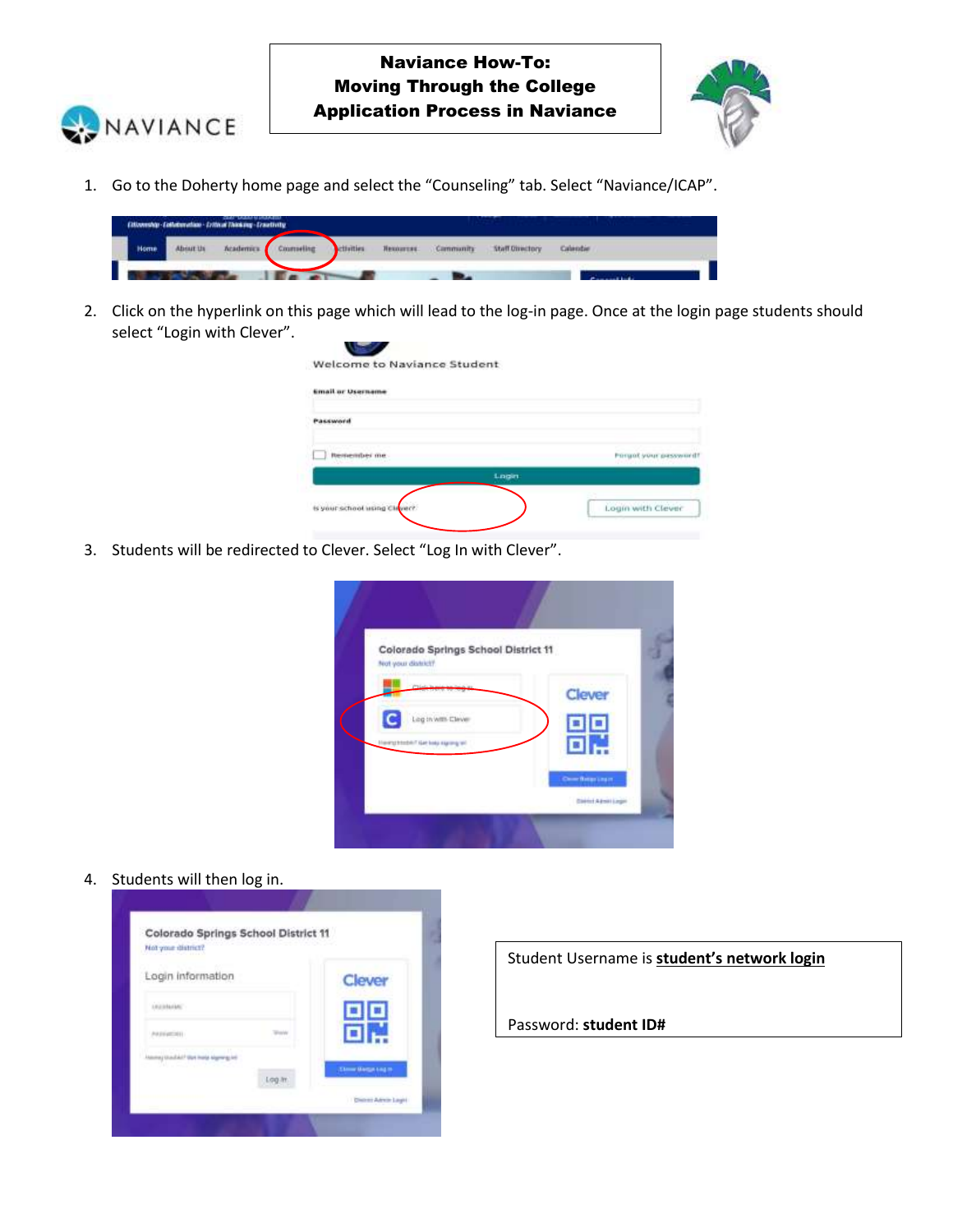



5. From the home page select the "Colleges" tab in the top right-hand corner.



6. Select "Colleges Home" in the drop down menu.

| Colleges Careers About Me |                  |                 |                    | My Planne |
|---------------------------|------------------|-----------------|--------------------|-----------|
|                           | COLLEGES<br>Home |                 |                    |           |
|                           | COLLEGES         |                 | I'm thinking about |           |
|                           | COLLEGES         | I'm applying to |                    |           |
|                           |                  |                 |                    |           |

7. Select "Colleges I'm Thinking About" under the Research Colleges menu.

| <b>Research Colleges</b>       |  |
|--------------------------------|--|
| COLLEGES<br>I'm Thinking About |  |
| <b>College Compare</b>         |  |
| <b>College Resources</b>       |  |

8. Students can add colleges to this list by selecting the "Add Colleges to List" hyperlink. Students are encouraged to click on the college name to learn more about the school, programs available, and the application requirements.



a. To add a college search for the name and click the heart icon next to the college name.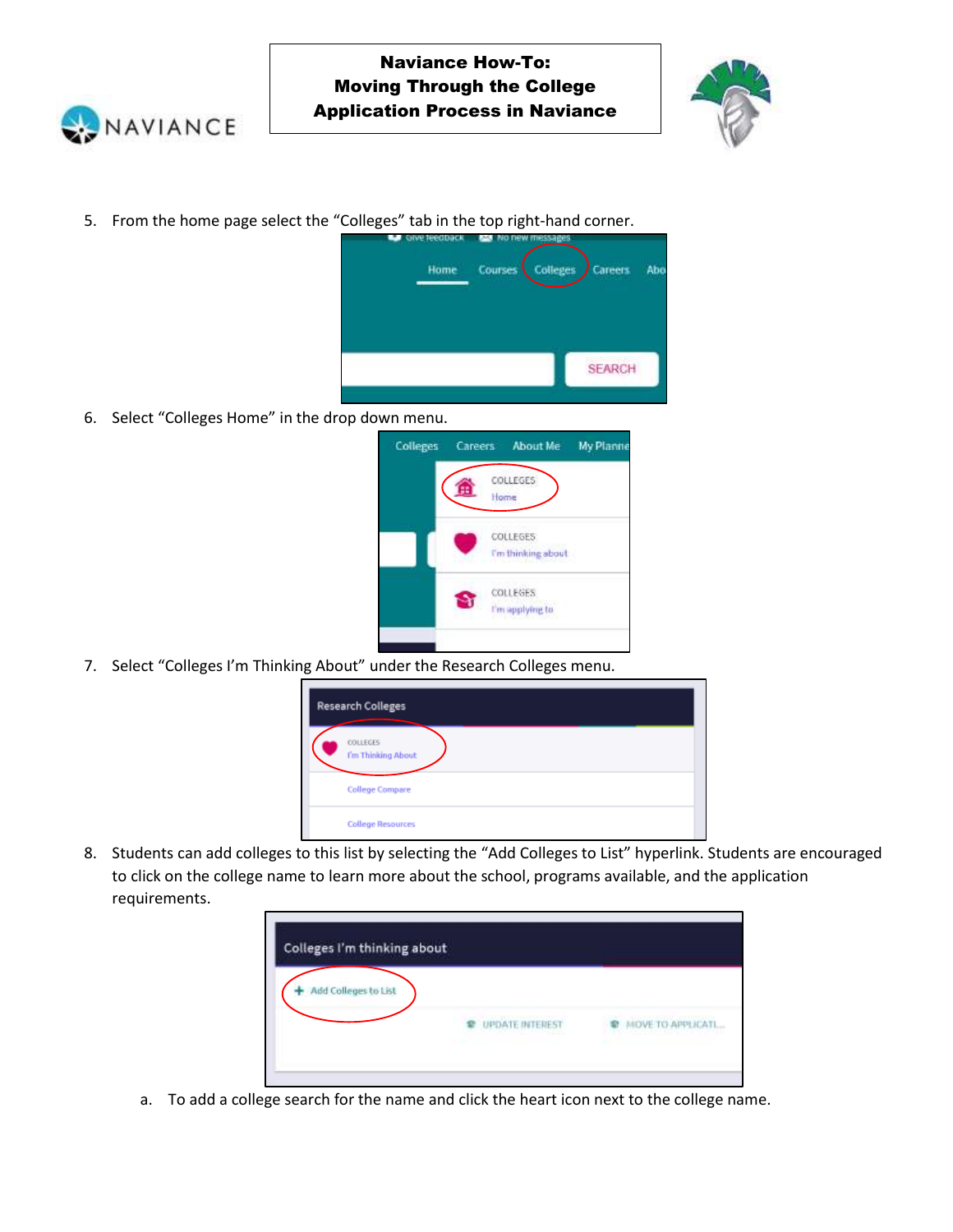

## Naviance How-To: Moving Through the College Application Process in Naviance



| Lookup by:<br>Quicklist<br>College search results<br>+ = extended profile available<br>Ω<br>O<br>+ Adams State University<br>$\frac{1}{2}$ + Adams State University<br>u<br>Arizona State University | COLLEGE<br>Lookup |  |         |
|------------------------------------------------------------------------------------------------------------------------------------------------------------------------------------------------------|-------------------|--|---------|
|                                                                                                                                                                                                      |                   |  |         |
|                                                                                                                                                                                                      |                   |  |         |
|                                                                                                                                                                                                      |                   |  |         |
|                                                                                                                                                                                                      |                   |  | College |
|                                                                                                                                                                                                      |                   |  |         |
|                                                                                                                                                                                                      |                   |  |         |
|                                                                                                                                                                                                      |                   |  |         |
|                                                                                                                                                                                                      |                   |  |         |
|                                                                                                                                                                                                      |                   |  |         |
|                                                                                                                                                                                                      |                   |  |         |

9. Once all colleges the student is interested in have been selected, click on the back button on the top left-hand side. This should return students to the "Colleges I'm Thinking About" homepage. The schools that the student has selected should be listed.

|                         |                                    |                      | <b>Back</b><br>≺<br>COLLEGE<br>Lookup |                                 |                           |                 |                              |
|-------------------------|------------------------------------|----------------------|---------------------------------------|---------------------------------|---------------------------|-----------------|------------------------------|
|                         | <b>Colleges I'm thinking about</b> |                      | Lookup by:                            |                                 |                           | ٥               |                              |
| + Add Colleges bill bit |                                    |                      |                                       |                                 |                           |                 |                              |
|                         |                                    | <b>E UNATERFORTE</b> | <b>E HOVETH APPLICATI</b>             |                                 | <b>B</b> HENDIS,          |                 | * contended prehis available |
|                         | Collage                            | Delivery type<br>ш   |                                       | Expected<br><b>Bifficalty</b> * | Application<br>Desdines   | <b>Internal</b> |                              |
|                         | Adaptata Skular<br>University      | ES)                  | Stadent:                              | M/A                             | Priority November<br>xoon | n/k             | may a<br>istor it            |

10. To update that the student is applying to these schools, the box next to the school's name must be marked (showing a blueish-green check mark). Once all are selected, students then click on the "Move to Application" hyperlink.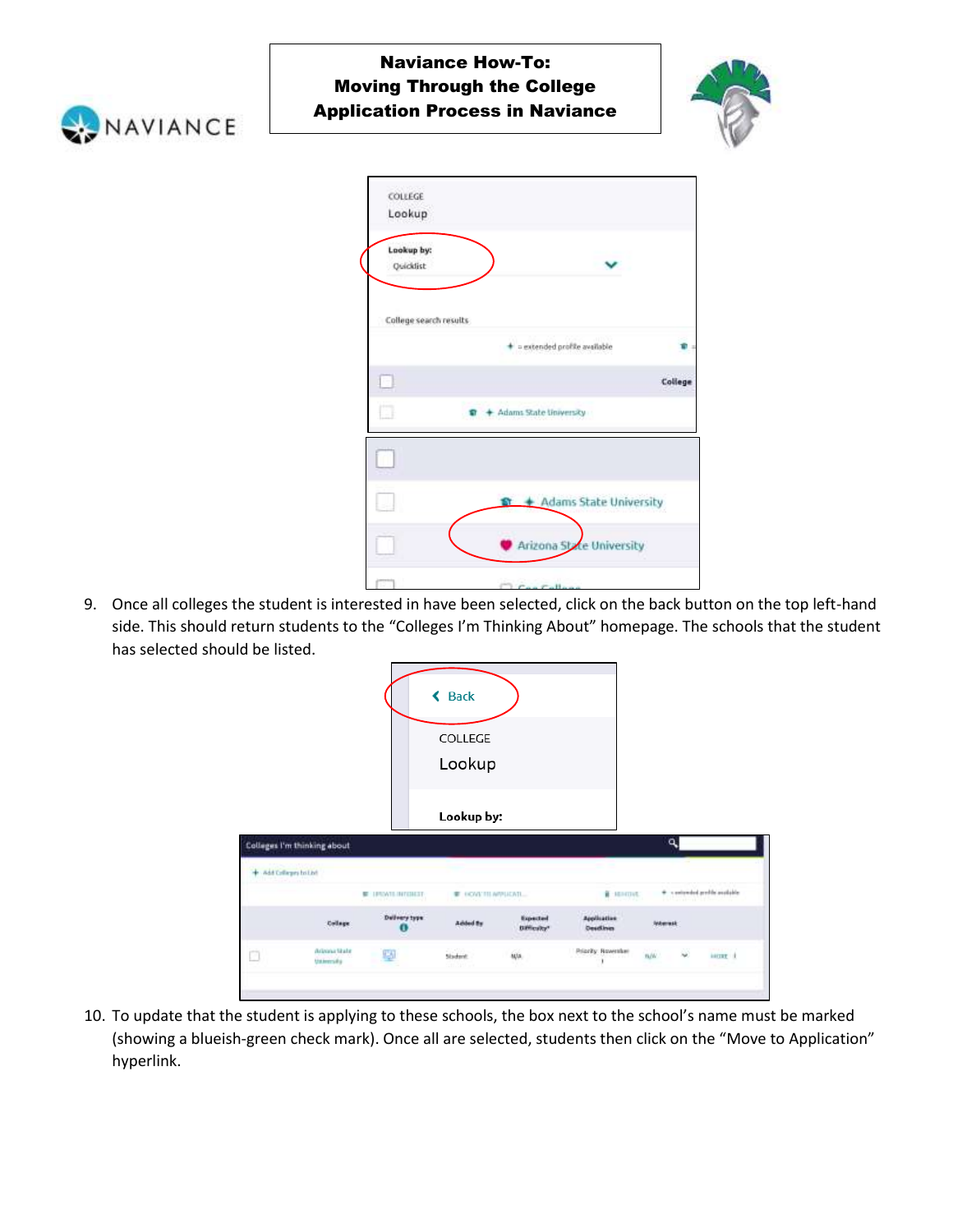



| 1 selected<br>Missima a |                                                      | and a statement records.<br>UPDATE INTEREST<br>÷ | <b><i>ROUE TELADOLICATI</i></b>                 |                         |                                        | <b>ILENICIUS</b> |     |
|-------------------------|------------------------------------------------------|--------------------------------------------------|-------------------------------------------------|-------------------------|----------------------------------------|------------------|-----|
|                         | College                                              | Delivery type<br>ω                               | Added By                                        | Expected<br>Difficulty* | <b>Application</b><br><b>Deadlines</b> |                  | Þ   |
|                         | Arizona State<br>University<br>and a children of the | 역                                                | <b>MARK AND THE REAL</b><br>Student<br>POD STOR | N/A<br>かいつ              | Priority November                      |                  | N/A |

11. The "Move to College Application" page should open. Students will indicate where they are in the application process and request transcripts if needed.

| STEP <sub>1</sub>        | STEP <sub>2</sub>                         |  |
|--------------------------|-------------------------------------------|--|
| Add Applications         | <b>Request Transcripts</b>                |  |
| Arizona State University |                                           |  |
|                          | Which application deadline do you prefer? |  |
| N/A                      |                                           |  |
|                          | How will you submit your application?     |  |
| I'm not sure yet         |                                           |  |
|                          | I've already sent my application          |  |
|                          |                                           |  |
| <b>Add Applications</b>  | ADD AND REQUEST TRANSCRIPTS               |  |

- a. When adding the application indicate which application deadline the student is applying for (i.e. Early Decision, Regular Decision, etc.)
- b. Then students will select how they will submit the application (i.e. Direct to the Institution this may be the only option for this field).
- c. Students can indicate if they have already applied by clicking the box next to "I've Already Submitted My Application"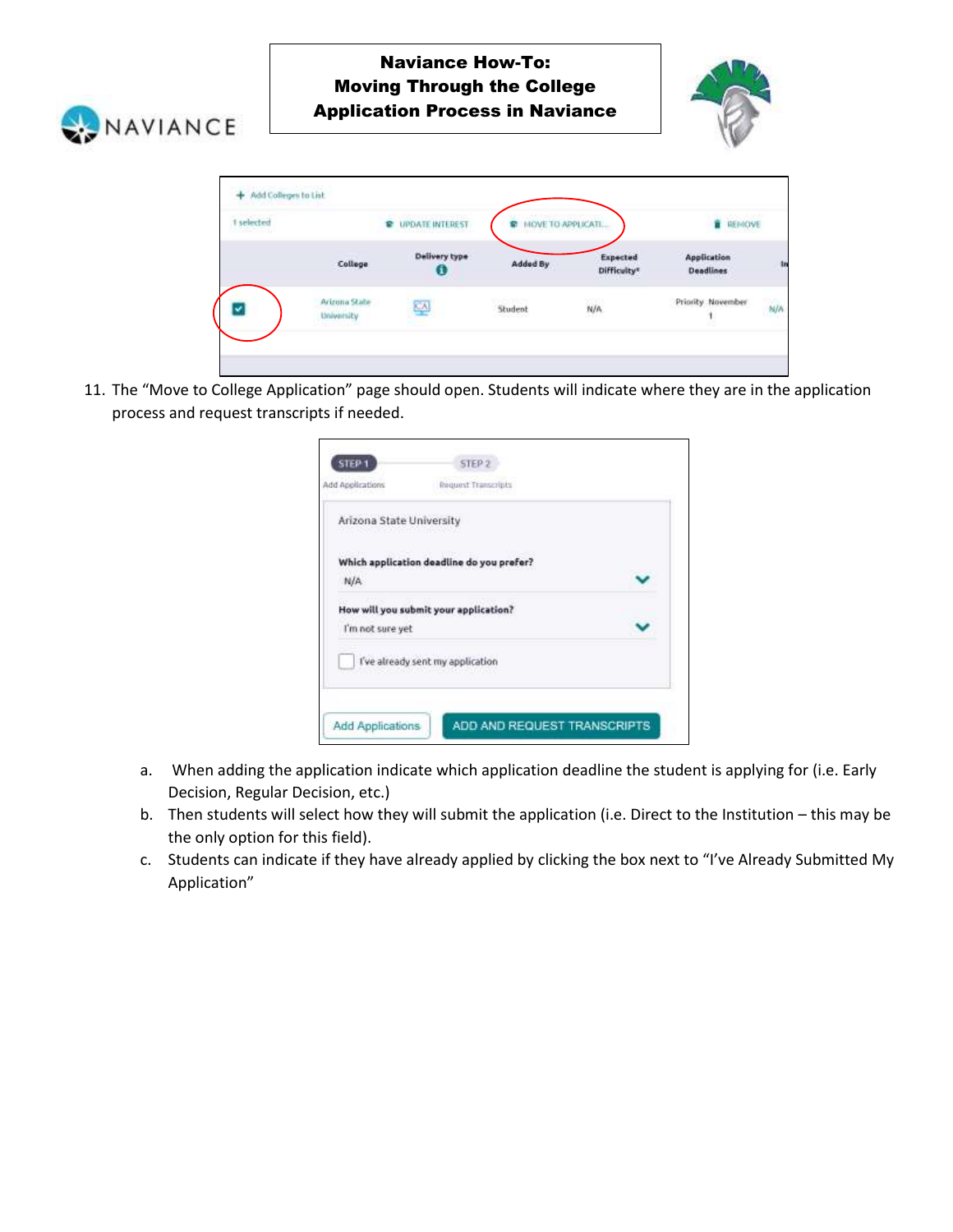



| Which application deadline do you prefer?                          |  |
|--------------------------------------------------------------------|--|
| Regular Decision                                                   |  |
| How will you submit your application?<br>Direct to the institution |  |
| I've already sent my application                                   |  |

- d. Students can then select "Add Applications" or select "Add and Request Transcripts".
	- i. For Add and Request Transcripts students will be taken to the transcript request page. Select the type of transcript (PLEASE SELECT INITIAL). And indicate which schools you want the transcripts sent to. Then click on "Request and Finish"

|          | What type of transcript are you requesting?              |  |
|----------|----------------------------------------------------------|--|
| Initial  |                                                          |  |
| Mid year |                                                          |  |
|          |                                                          |  |
| Final    |                                                          |  |
|          | What additional materials, if any, do you want included? |  |
|          | <b>Unofficial SAT Scores</b>                             |  |
|          | <b>Unofficial ACT Scores:</b>                            |  |
|          | Where are you sending the transcript/s?                  |  |
|          | C Adams State University                                 |  |
|          |                                                          |  |

12. To ensure that the college has been added and to view transcript updates go back to the home page. Select "Colleges" in menu bar and return to the "Colleges I'm Applying To" page. The colleges that you have listed should be listed and will show if the application/transcripts are pending or have been sent.